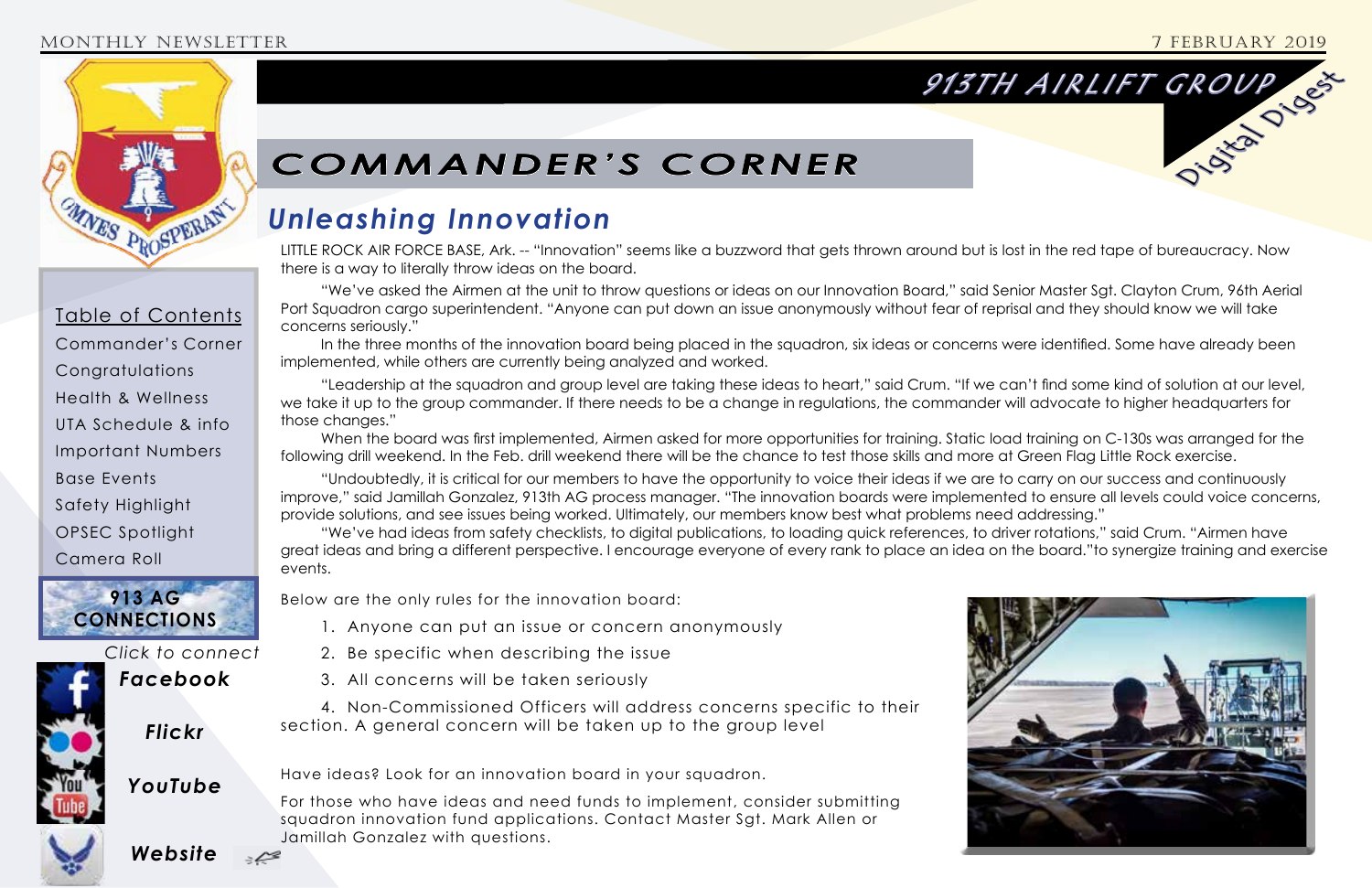# *Team Little Rock celebrates MLK*



# *COMMANDER'S CORNER*

LITTLE ROCK AIR FORCE BASE, Ark. --

Reverend Kevin Kelly, Martin Luther King Jr. Day event guest speaker, listens as he is announced to the awaiting crowd on Little Rock Air Force Base, Arkansas, Jan. 18, 2019. Kelly was chosen to speak on the principles and ideals held by Martin Luther King Jr.

### *[Click here to read more...](https://www.913ag.afrc.af.mil/News/Article-Display/Article/1739272/team-little-rock-celebrates-mlk/)*

LITTLE ROCK AIR FORCE BASE, Ark. --

"Everyone is facing their own battle." This common phrase was used by Kristen Christy, the 2018 Air Force Key Spouse of the Year, as one of the defining points of her moving life story, which she shared with military members and their dependents at Little Rock Air Force Base, Arkansas January 13, 2019.



# *In the Face of Adversity - Kristen Christy*

LITTLE ROCK AIR FORCE BASE, Ark. --

Three of the four siblings, Senior Airman Caleb Mailhiot, Staff Sgts. Danielle Perez and Kevin Mailhiot are a part of the 913th Airlift Group, Air Force Reserves. The youngest sibling, Airman 1st Class Samuel Mailhiot is assigned to the 189th Airlift Wing, Air National Guard.

*[Click here to read more...](https://www.913ag.afrc.af.mil/News/Article/1731440/in-the-face-of-adversity-kristen-christy/)*

### *[Click here to read more...](https://www.913ag.afrc.af.mil/News/Article-Display/Article/1721699/deep-military-roots-four-siblings-in-service/)*

# *Deep Military Roots - Four Siblings in Service*







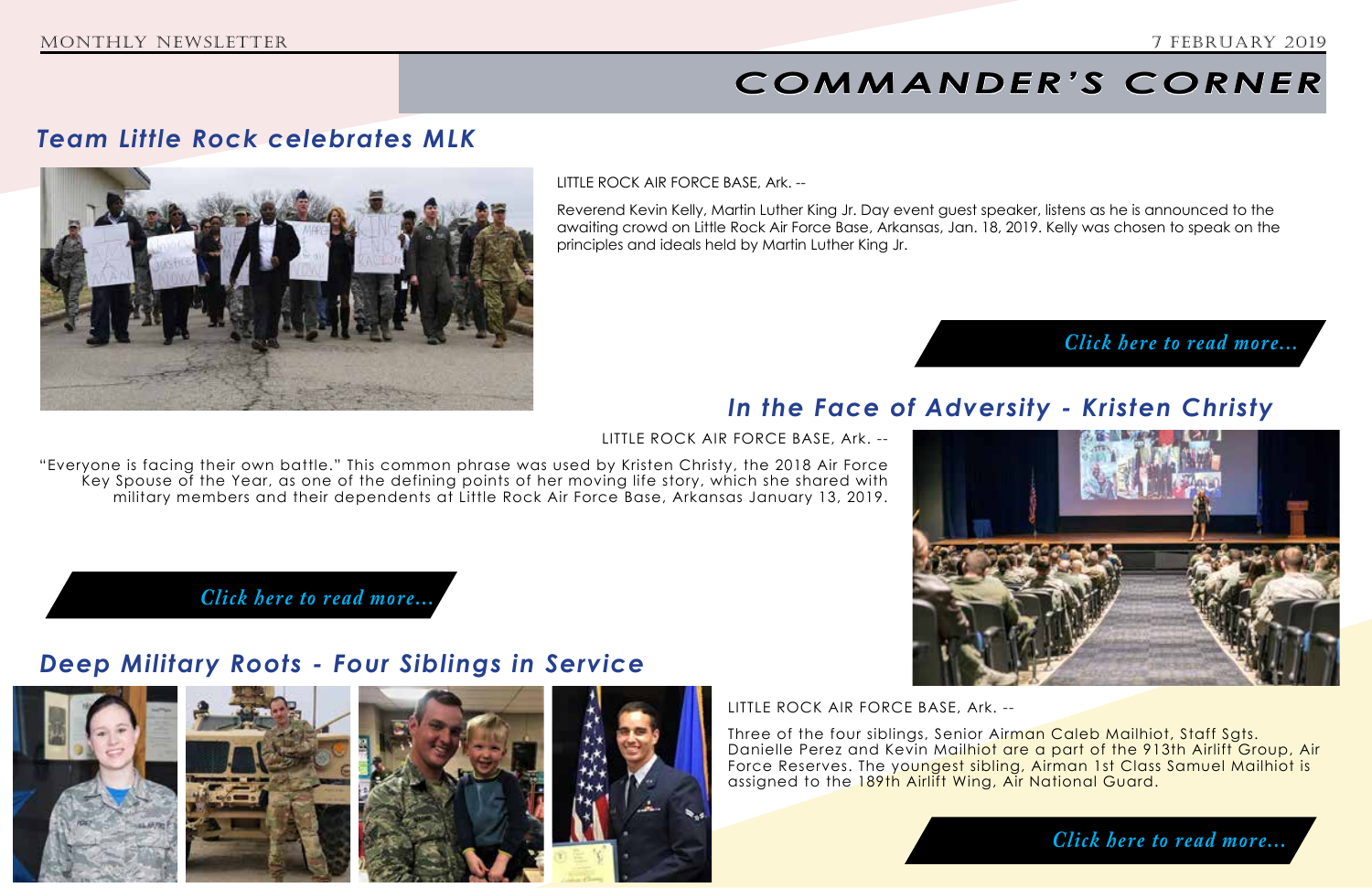#### Monthly Newsletter 7 February 2019

# *Recently Completed Upgrade Training List*

# *CONGRATULATIONS*

96 APS - Amn Logan Allen, 2T231

*January*

# *HELPFUL HINTS*

Landscaping Companies volunteer their lawn and snow care services at no cost for E-6 and below during their deployment. This program acts as the middleman to connect military families in need with committed landscaping companies so everything is kept confidential until a match is found and they connect the two entities.

[https://projectevergreen.org/greencare-](https://projectevergreen.org/greencare)and-snowcare-for-troops/

# *Free Lawn Care*

# *2018 Annual Award Winners*

913 AMDS AB Samuel Kidd

> 913 OSS SSgt Paul Lawson

96 APS Sra Joe Wimbley Sra Rebecca Shahan



# *Newest Members*

# *Newly Promoted Members*

*February*

Check Facebook Saturday morning for the list of promoted members for February!

> SrA Arnetta Porter TSgt Lacey Gustines MSgt Tobey Pruitt Capt Nick Paladino Mr. Ricky Henry

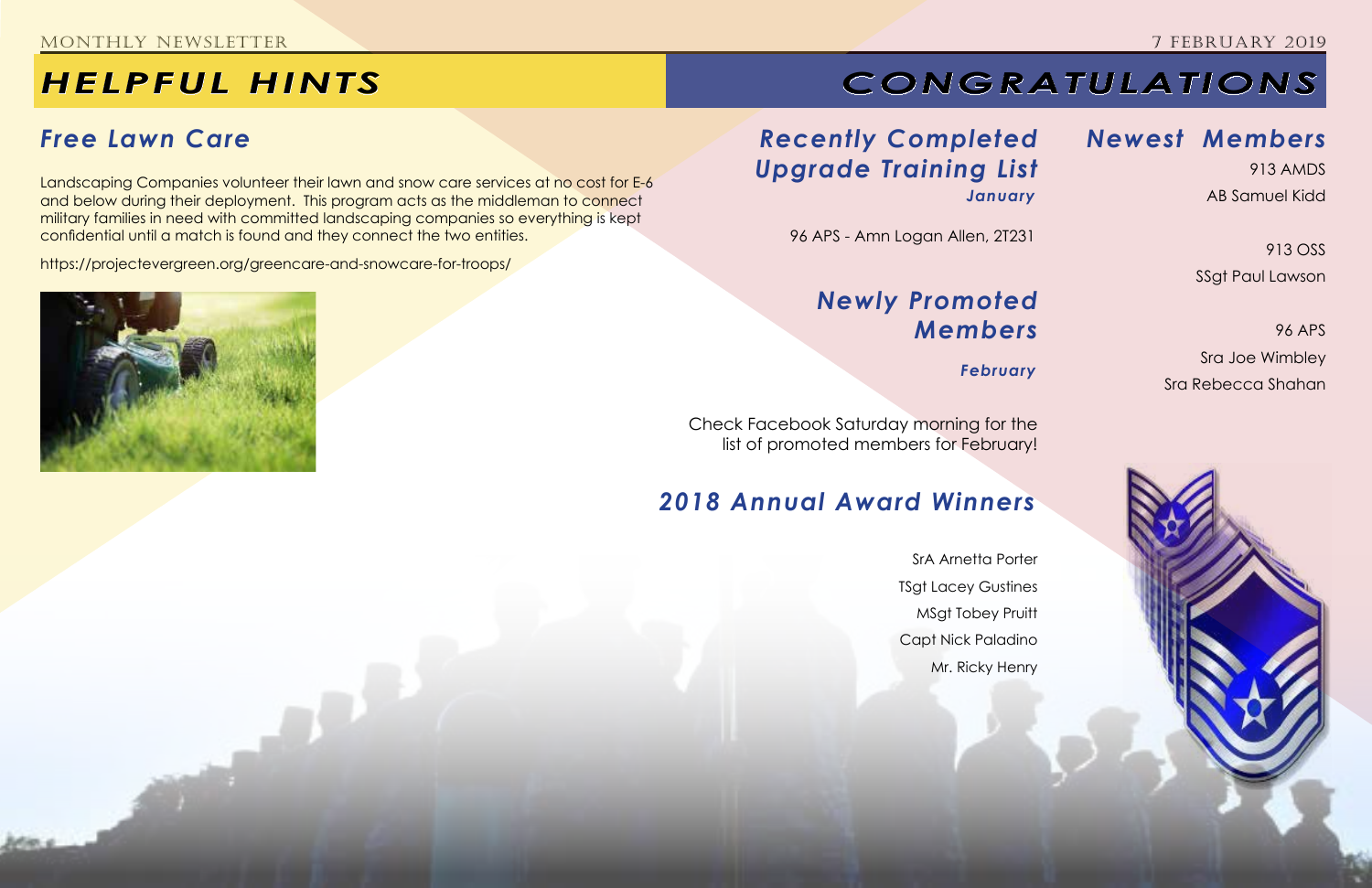#### **Strength in Numbers.**

About 18 years ago, I was running 2-3 marathons per year. I had a group of men and women who would meet and run almost every morning 3-4 days per week. If someone didn't show up, a phone call or many phone calls would be made by the whole group. From 2000 to 2004, I improved my marathon times immensely from 3:58 to a best marathon time of 3:27. (Never would have run that fast without my group.) Around 2003 many people of my group began to move because all were in the military. By 2005, only three of us were left. I took up a new kind of



### Courtesy of 19 HAWC

Health Coaching Videos, VITAL 90 Workouts & Superfood Recipes posted on: Facebook: Little Rock AFB HAWC Twitter: @LRHAWC #Vital90 Pinterest (Recipes): LRAFBHAWC

Operation Supplement Safety: A DoD Dietary Supplement Resource for Warfighters *www.opss.org*



### **Tools for PTLs and Airmen wanting to improve AF PT scores**

Perfect Push-up : http://youtu.be/qusk7g3e2MM Push-up Problems : (PTL cues) http://youtu.be/KUj8Q-5zeqs Push-up Modifications : (get stronger) http://youtu.be/qUTj86-y8zA Perfect Sit-up : (efficient sit-ups) http://youtu.be/V1ko7gJaFjc Correcting Sit-up Problems : (PTL cues) http://youtu.be/8DdVB8jdiW8 Building Up to Sit-ups : (modifications) http://youtu.be/OdklwSZoKWQ

training with a new group of people and have been doing it ever since. The people have changed, but I have a group I train with every day. The group holds each other accountable and we have seen many achieve weight loss and fitness goals they thought impossible.

I want to encourage all of you to find a training partner or partners to help you meet your weight loss and fitness goals. You will build friendships that will last forever and help each other build one of the most important things you can do. Build good health.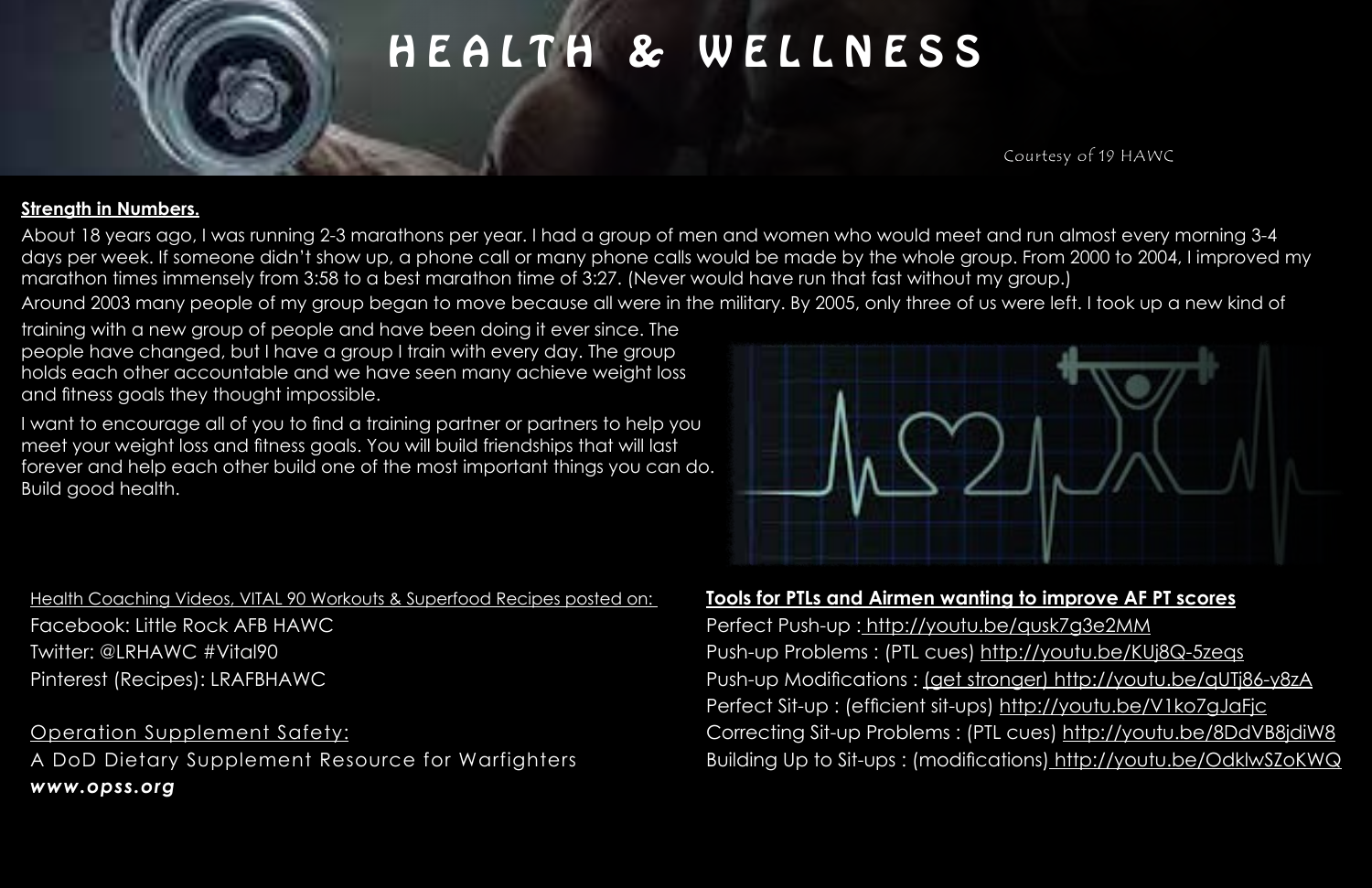#### MONTHLY NEWSLETTER 7 SERVARY 2019

# *February*

Friday, 8 Feb 1300-1400 Pre UTA Staff Mtg (HQ Conf Rm) 1400-1415 JA UCMJ overview (HQ Conf Rm) 1430 FMB (HQ Conf Rm) 1430 First Sergeants' Meeting (bldg. 266 conf room)

#### Saturday, 9 Feb

0800-1100 and 1200-1500 AMDS Appointments 0830-1130 Newcomers briefing (bldg. 262, FSS conf rm) 1000 2-ship flight 1500 Mock PT Test in HAWC

#### Sunday, 10 Feb

0730-0900 Fitness Testing (HAWC) 0800-1000, Supervisor Safety Trng (bldg. 284, rm 111) EOC/PME testing (Base Ed Center) Rising 6 mtg (bldg. 1995) Bullet Writing 101 (Bldg 1090 19 MDG) SNCO Call (Bldg 266 auditorium)

# *FY 19 UTA Schedule*

# UTA SCHEDULE

#### *Chaplain Notes*

Sunday, 0900 Catholic Mass Sunday, 1100 Protestant Service

*13-14 Oct 18 3-4 Nov 18 1-2 Dec 18 12-13 Jan 19 9-10 Feb 19 2-3 Mar 19 4-5 Apr 19 6-7 Apr 19 4-5 May 19 1-2 Jun 19 No July UTA 3-4 Aug 19 7-8 Sept 19*

#### *Medical Records*

Update your vaccine records by dropping off hard copies to 913 AMDS or sending a

| -XXXX COM: 501-987-XXXX |          |
|-------------------------|----------|
| СC                      | 987-2609 |
| $\overline{C}$          | 987-7064 |
| <b>CC</b>               | 987-4057 |
| /CC                     | 987-7129 |
| $\overline{C}$          | 987-3114 |
| СC                      | 987-8169 |
| Pay                     | 987-7762 |
| omer Service            | 987-3175 |
|                         | 987-6753 |

copy via email.

### *Ready-to-Fill Enlisted Opportunities* Readiness NCOIC - POC SMSgt Pickens Readiness NCO - POC SMSgt Pickens First Sergeant - POC CMSgt Lord Equal Opportunity - POC Capt Gonzalez

# *Finance*

0800-1200 Saturday only, bldg 262, rm 133

#### *Important Numbers*

DSN: 731  $913$  AG/C 327 AS/C  $913$  OSS/  $913$  MXS 96 APS/C  $913$  FSS/C Reserve FSS Custo Lodging

Members need to log-in to AEF Online every 90 days to prevent being locked out of the system. Please put a reminder on your calendars.

#### *AEF Online login*

[Click here to access AEF online](https://aef.afpc.randolph.af.mil/default.aspx)

#### *On the Horizon*

#### *Official Photos*

Call 987-6970 to schedule an official photo during the UTA weekend.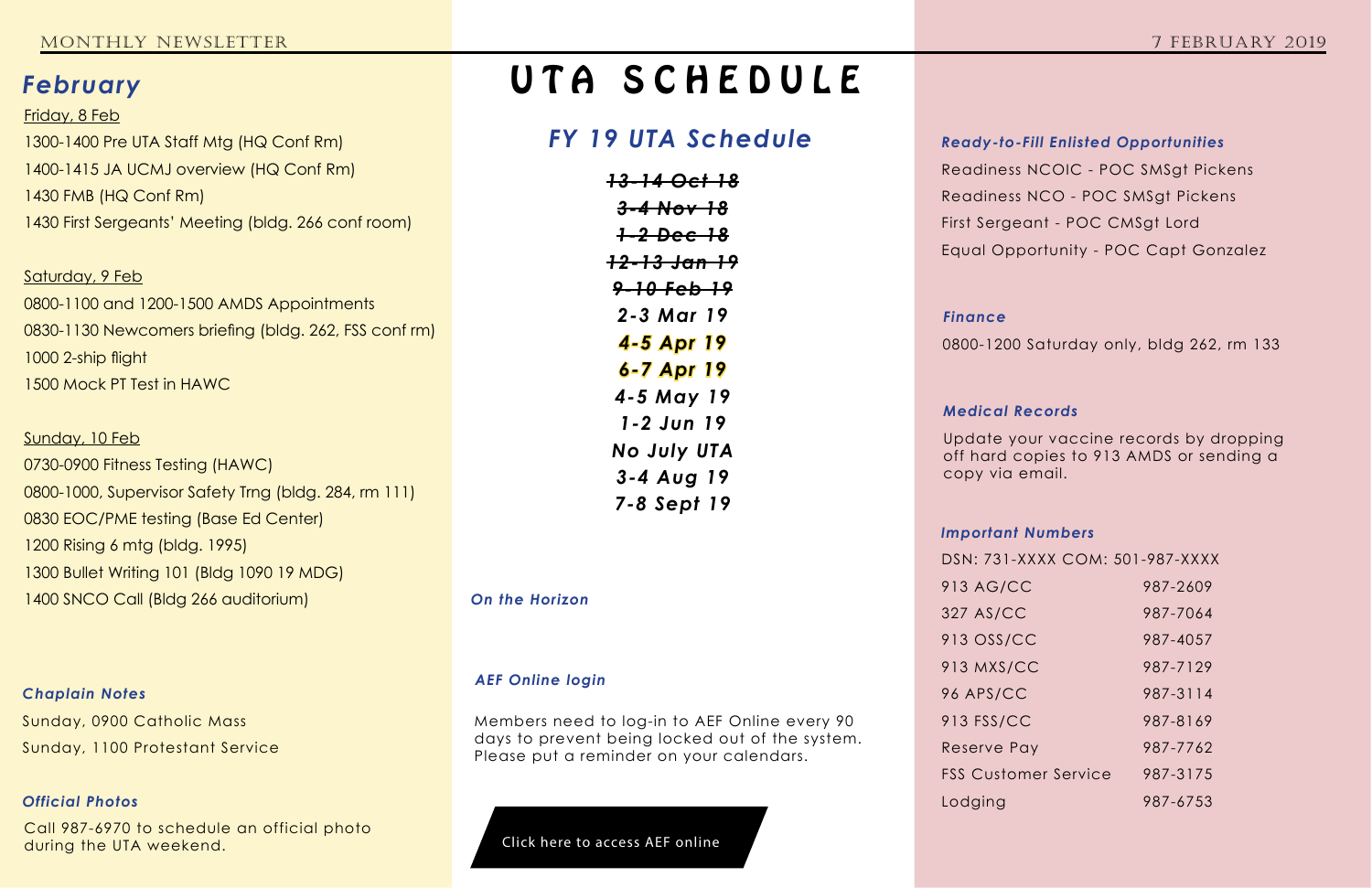



# BASE

**Black History Month** "Our Story is Yours" **Discussion Panel** 

13 Feb 2019 1330-1500 189 OPS Auditorium **Bldg 118 MSgt Dan Wassom Drive** 

# **RISING 6 MEETING**

**Sunday @ 1200 AMDS Sitting Room** (Bidg 1995)

> **Time to finalize** the 1st Annual Rock Run!!!



THIS IS A PERMIT CREAK DATION SHOPPICH, ACTIVITY, IT IS NOT A FIRST OF THE DEPARTMENT OF DEPENDING OR AND THE RESIDENCE CONSUMENTAL STORIES

*[Click here to f](https://www.rockinattherock.com/) ind out more...*

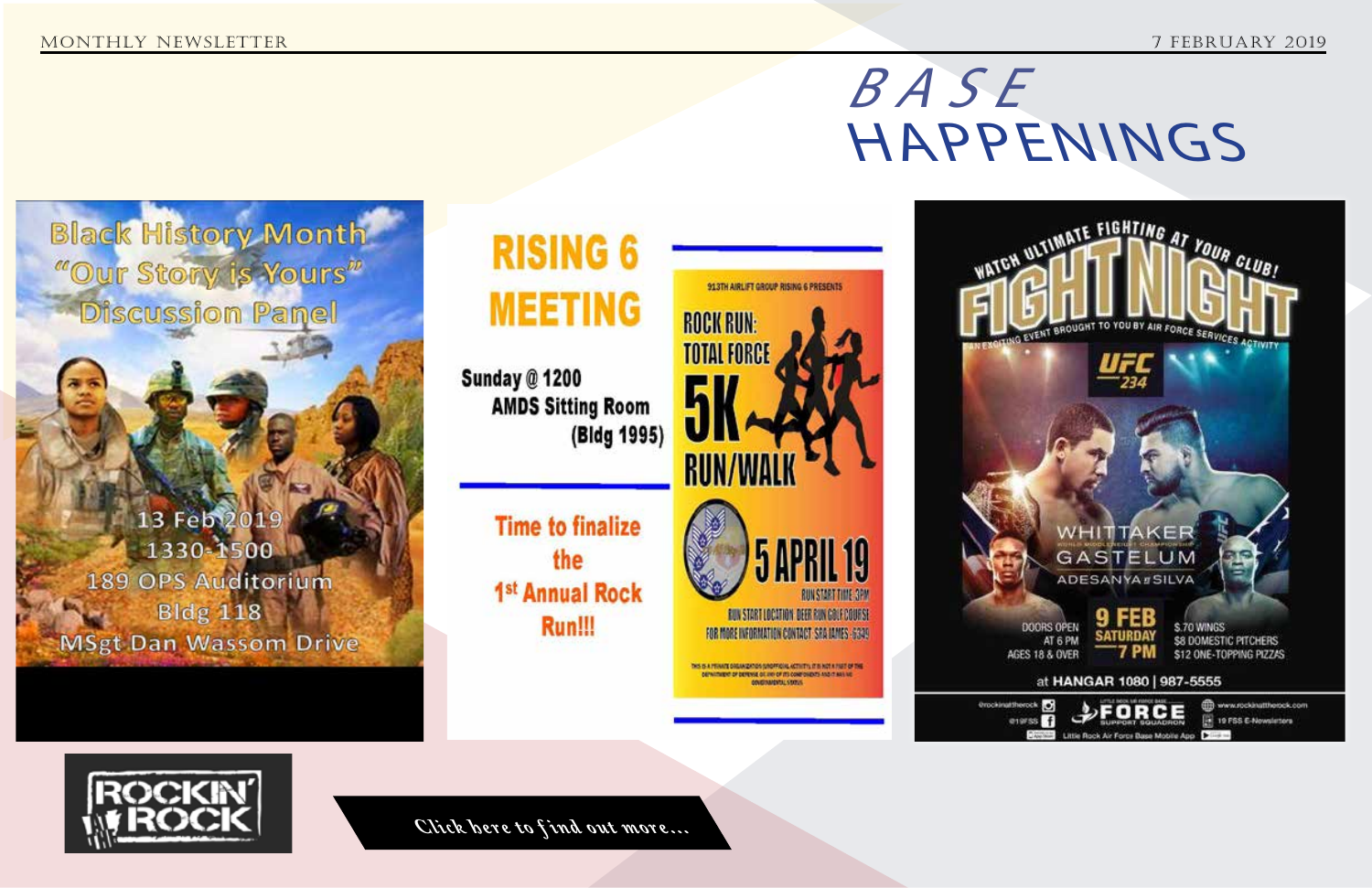

Check out the TRiPS assessment tool to help you calculate your travel route times, distances and risks associated with your trip. Click [here](https://trips.safety.army.mil/TRiPS) to be directed to the TRiPS Assessment link.

# What to know before you hit the road:

# Driving Life Hacks

If it snowed the night before, brush off your entire car before you take off Make sure sensors and back up camera are free of ice and dirt

# Get the best updates on AR road conditions:





Check the weather and your route before you go

Allow enough time for traveling

Warm up the car in an open air space

Become familiar with your car's safety features that will assist you in inclement weather Have a safety checkup done on your vehicle and ensure tires, brakes and windshield wipers are in good working order Keep the gas tank full

Have an emergency kit in the trunk and check your tires to ensure proper tread depth for winter weather driving Let someone know where you are going and notify them when you arrive Slow down and Increase following distance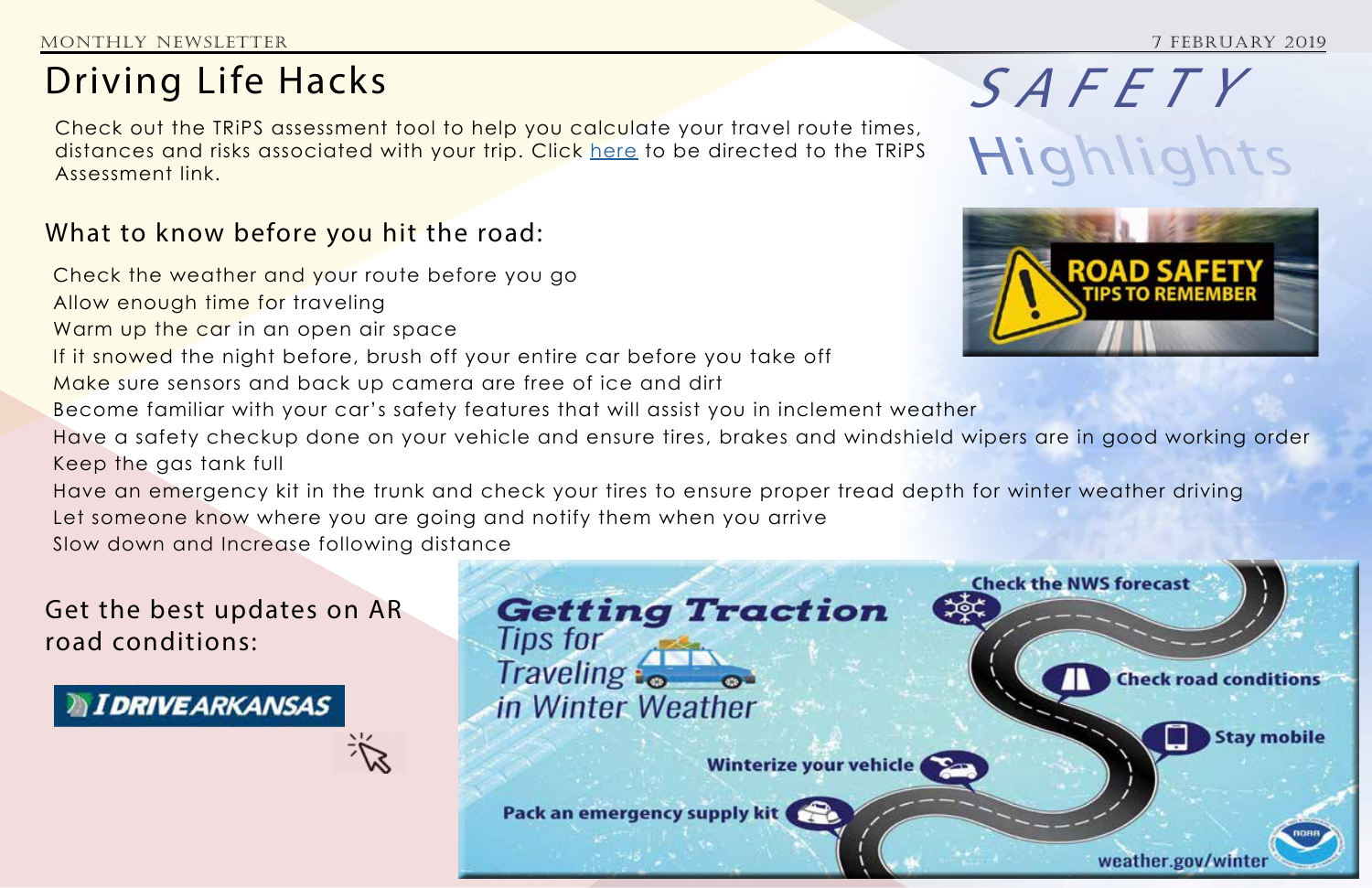# Highlights OPSEC



Federal agents posing as potential terrorists and munitions sellers arrested a Georgia man in a plot to blast his way into the West Wing of the White House with an anti-tank rocket, according to court papers and prosecutors.

He planned to blow out a door of the West Wing to gain entry, using as many weapons as possible to inflict carnage, court papers said. He also told at least one agent that he wanted to fire a rocket at the Statue of Liberty, the FBI said.

Unbeknownst to Taheb, the weapons he received on the back of a tractor-trailer had been rendered inert by the FBI. He was arrested within moments of "obtaining" the weaponry, according to prosecutors.

Hasher Jallal Taheb, 21, of Cummings, Georgia, met with undercover agents on Wednesday and traded his car for semi-automatic assault rifles, remote-controlled explosives and grenades, and an anti-tank rocket, according to an FBI affidavit.

"It is important to point out that this investigation and arrest were the direct result of a tip from the community, another example of how important it is to contact law enforcement if you see or hear something suspicious," said Chris Hacker, special agent in charge of the FBI in Atlanta.

The tipster alerted authorities that Taheb had recently become radicalized, changed his name and planned to travel abroad, the FBI affidavit said.

The affidavit says Taheb told a confidential FBI source in October that he planned to travel abroad for "hijra," which the agent wrote refers to traveling to territory controlled by the Islamic State. Because he didn't have a passport, he couldn't travel abroad and told the FBI source that he wanted to carry out an attack in the U.S. against the White House and the Statue of Liberty. Federal authorities say Taheb appears to have acted as a lone wolf in the plan.

Taheb said they would approach the White House from the back road, causing a distraction for police andproceed to use an anti-tank weapon to blow open a door and then take down as many people and do as much damage as possible, the affidavit says.

Taheb is charged with attempting to damage or destroy a building owned by the United States using fire or an explosive.

Situational Awareness is the key to OPSEC

# Georgia Man arrested in FBI Sting thanks to Situational Awareness